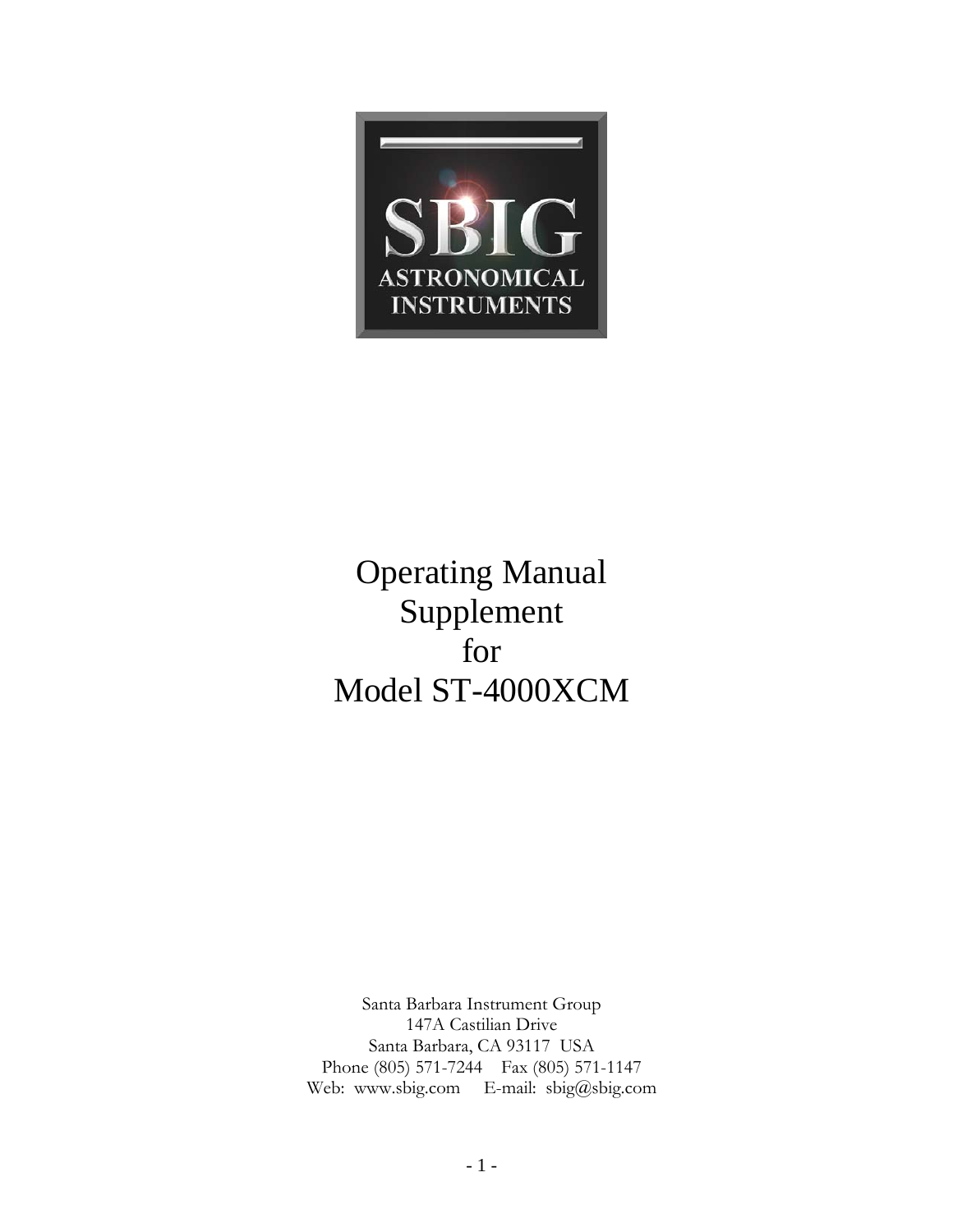## **Table of Contents**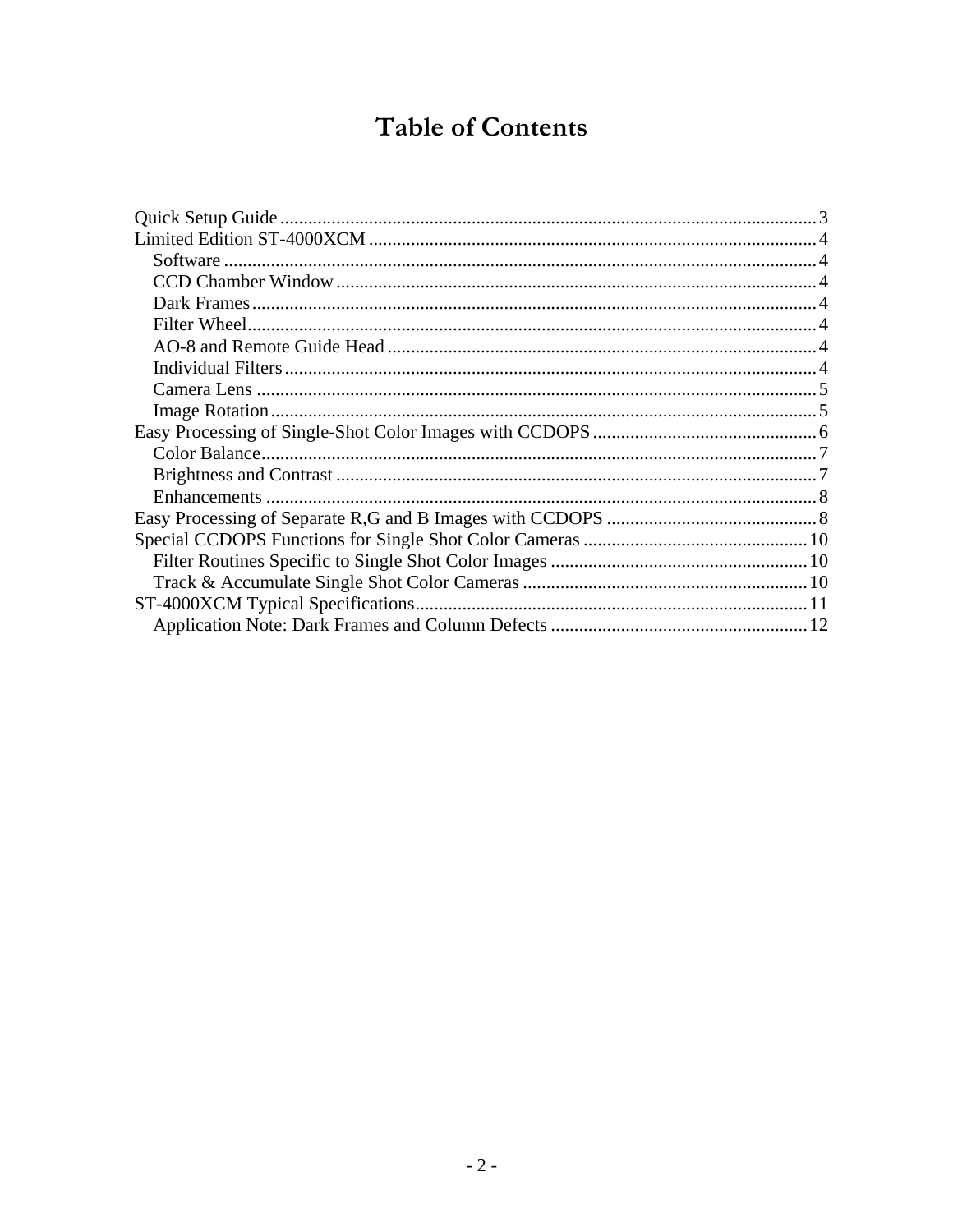<span id="page-2-0"></span>Quick Setup Guide

## **Note: You must install the software and drivers BEFORE connecting the camera to your computer**

- 1. Install CCDOPS and Driver Checker on your computer
- 2. Connect to the Internet and Run Driver Checker
- 3. Connect power cable to the camera and  $110 220$ VAC (Green LED = On)
- 4. Connect the USB cable between your camera and computer
- 5. In the CCDOPS Camera Menu go to Camera-> Setup -> Temperature Regulation -> Active and set the temperature - there will be a pause while the software establishes a COMM link to the camera
- 6. Refer to the CCDOPS manual and this Supplement for taking and processing Single-Shot Color images.

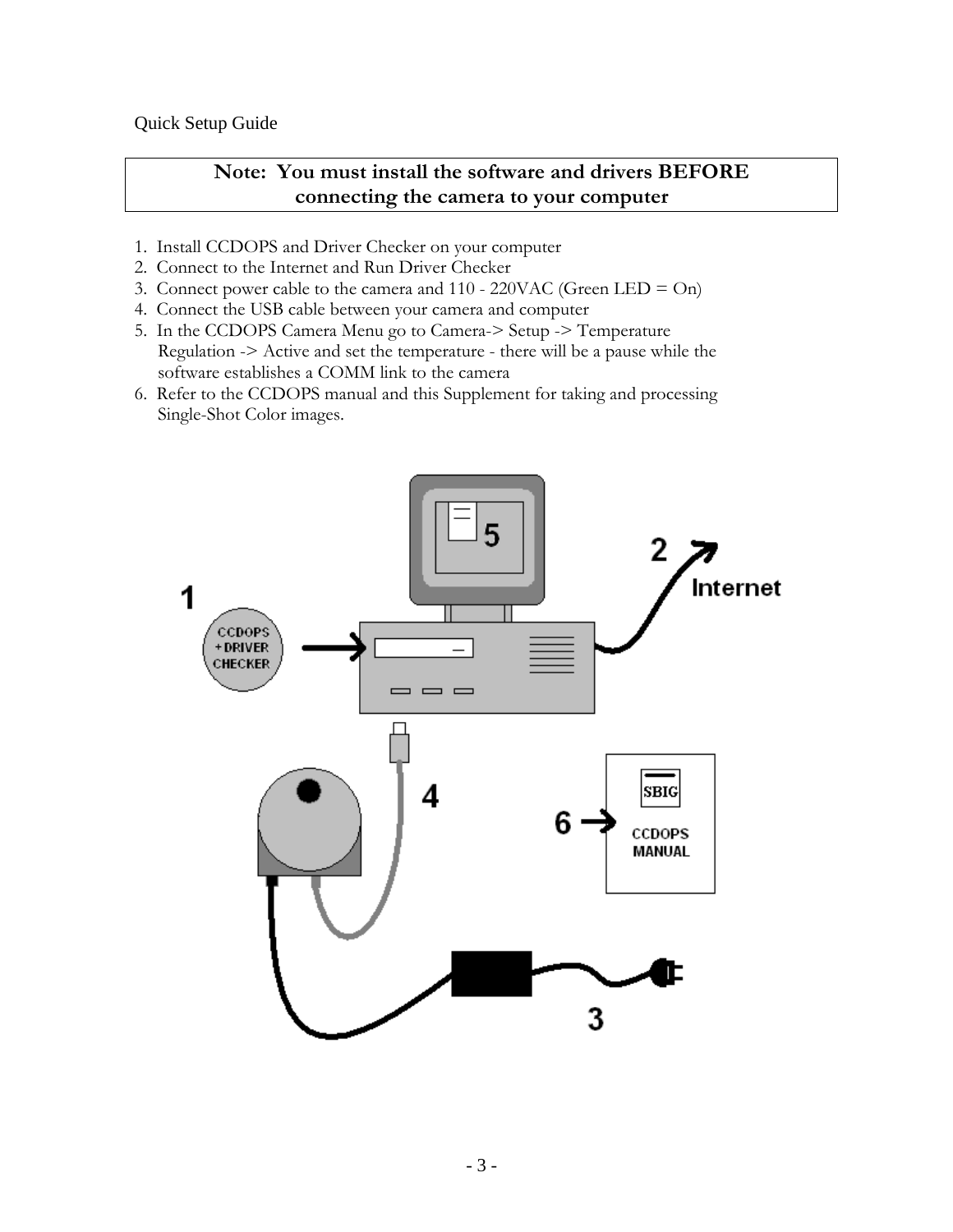## **Limited Edition ST-4000XCM**

<span id="page-3-0"></span>The ST-4000XCM camera is essentially the same as the ST-2000XCM camera with the exception of the size of the imaging CCD and a few items explained in this supplement below. However, insofar as instructions for use, please follow the instructions for the ST-2000XCM in the Camera Operating Manual and CCDOPS Software Manual.

#### **Software**

CCDOPS version 5.47 or later supports the ST-4000XCM camera. This version is supplied on the CDROM packed with the camera. You can also download the latest version of the drivers from our web site -> Software Downloads -> 32 bit Windows. If you are using CCDSoftV5, Maxim or other software that normally supports SBIG cameras, please confirm with the vendor that your version supports the new ST-4000XCM camera with our latest universal drivers.

#### **CCD Chamber Window**

Please note that this camera has a larger CCD chamber window than the ST-2000XCM to allow for the larger CCD and tracking CCD. This window is custom made for the ST-4000XCM camera with optical glass that is AR coated and UV/IR blocked to optimum color balance. No external blocking filter is required when taking single shot color images with the ST-4000XCM.

#### **Dark Frames**

The shutter on all ST cameras is intended to make taking dark frames at night at the scope automatic. However the shutters can pass some light in a bright ambient environment. Therefore, if you take dark frames with the camera off the telescope in room light or in daylight you should cover the nosepiece with the supplied rubber cap

#### **Filter Wheel**

Normally this size CCD is found in the STL camera body with 2" filters. However, because it is a special edition of the ST series, our standard 1.25" filter wheels are too small for this camera and we do not recommend 1.25" filters for this sized CCD. In general, however, there is no need to add a filter wheel to a single-shot color camera.

#### **AO-8 and Remote Guide Head**

The AO-8 Adaptive Optics and Remote Guide Head accessories are compatible with the ST-4000XCM camera.

#### **Individual Filters**

I the event that you wish to use an individual filter, such as an H-alpha filter, you should use one that is in a cell with 48mm threads that will screw into the internal threads in the camera's supplied 2" nosepiece.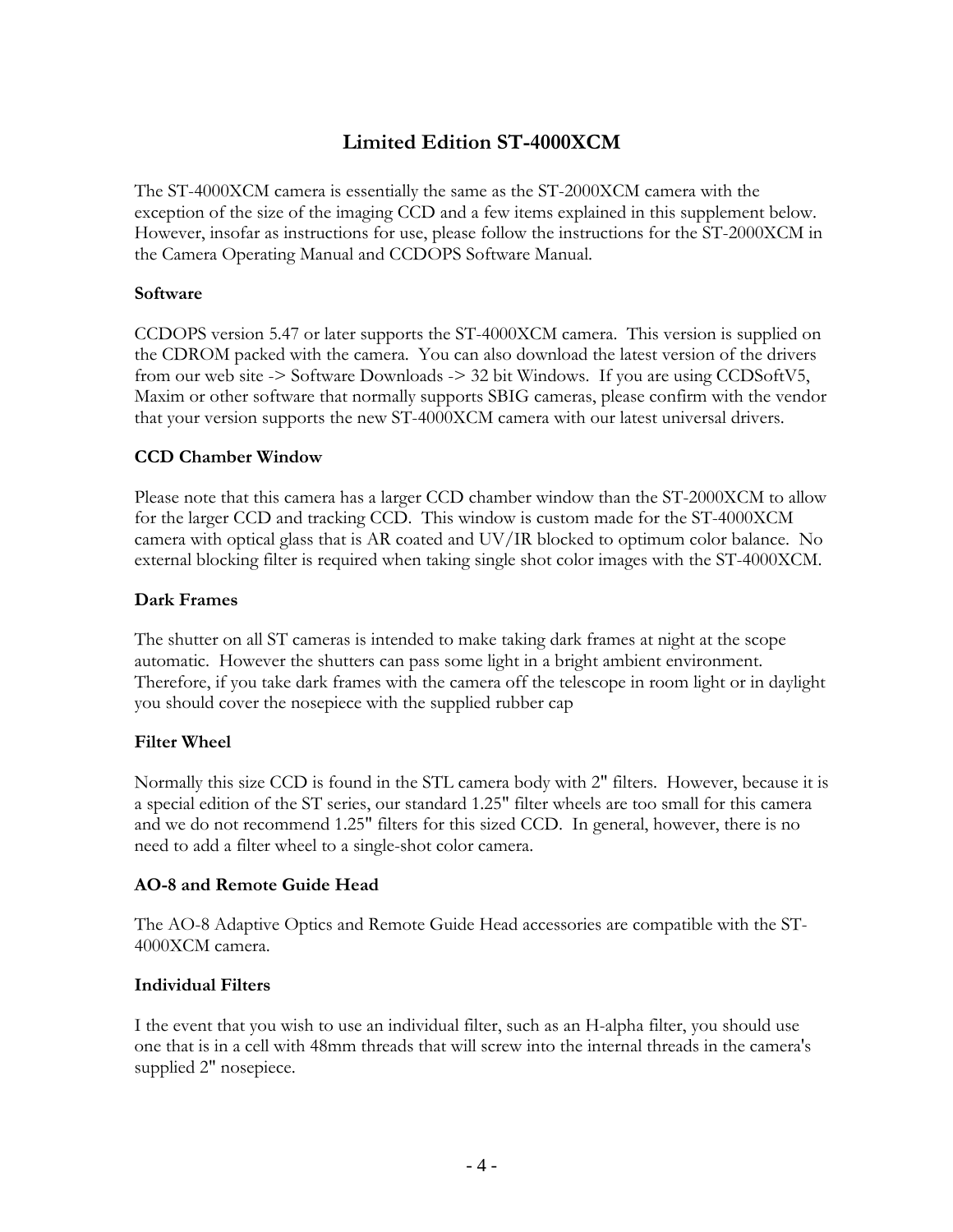#### <span id="page-4-0"></span>**Camera Lens**

To use a 35mm camera lens with the ST-4000XCM camera, an optional CLA-7 camera lens adapter is available from SBIG for Nikon and Canon FD lenses. Please note the Canon adapter is for manual focus FD lenses only.

#### **Image Rotation**

The KAI-4020CM CCD is unique among the Kodak CCDs in that pixel 1,1 is in a different corner relative to the rows of pins than other CCDs we use in ST cameras. This means that (normally) the image is rotated 90 degrees relative to the tracking CCD compared to other SBIG cameras. To avoid confusion, with the release of the ST-4000XCM camera, CCDOPS has been revised to automatically rotate raw images from the ST-4000XCM so that they are oriented the same way as all other SBIG cameras. This feature is software specific, however, and you should be aware that not all software packages may treat the image the same way as CCDOPS. Maxim is known to have a feature that will rotate the image. Please check with your other software vendors to see if they have a similar feature. You can still use any software that supports the ST-4000XCM, but just be aware that they may provide a different orientation of the image.

Because the image is rotated to present the tracking CCD at the top center of the image as it is with other SBIG self-guiding cameras, you will notice in dark frames that the image appears to be read out from right to left instead of top to bottom. This can be seen in a slight gradient from side to side in dark frames. This is normal and disappears when the dark frame is subtracted from the light frame in normal processing. Also, any hot pixels that would otherwise leave a vertical line in a dark frame will instead appear horizontal. Again, these are normal occurrences.

#### **Lines in Dark Frames**

Finally, while not specific to the ST-4000XCM camera, it is worth mentioning in this Supplement, especially for first time users of CCD cameras, that it is normal to see lines and bright points in dark frames. Lines are usually caused by hot pixels that cause a streak in the dark frame during the readout process. These lines are not column defects and they do not indicate anything wrong with your camera. These disappear when a dark frame is subtracted from a light frame.

Please see the Application Note Dated May 25, 2005 at the end of this Supplement for more information.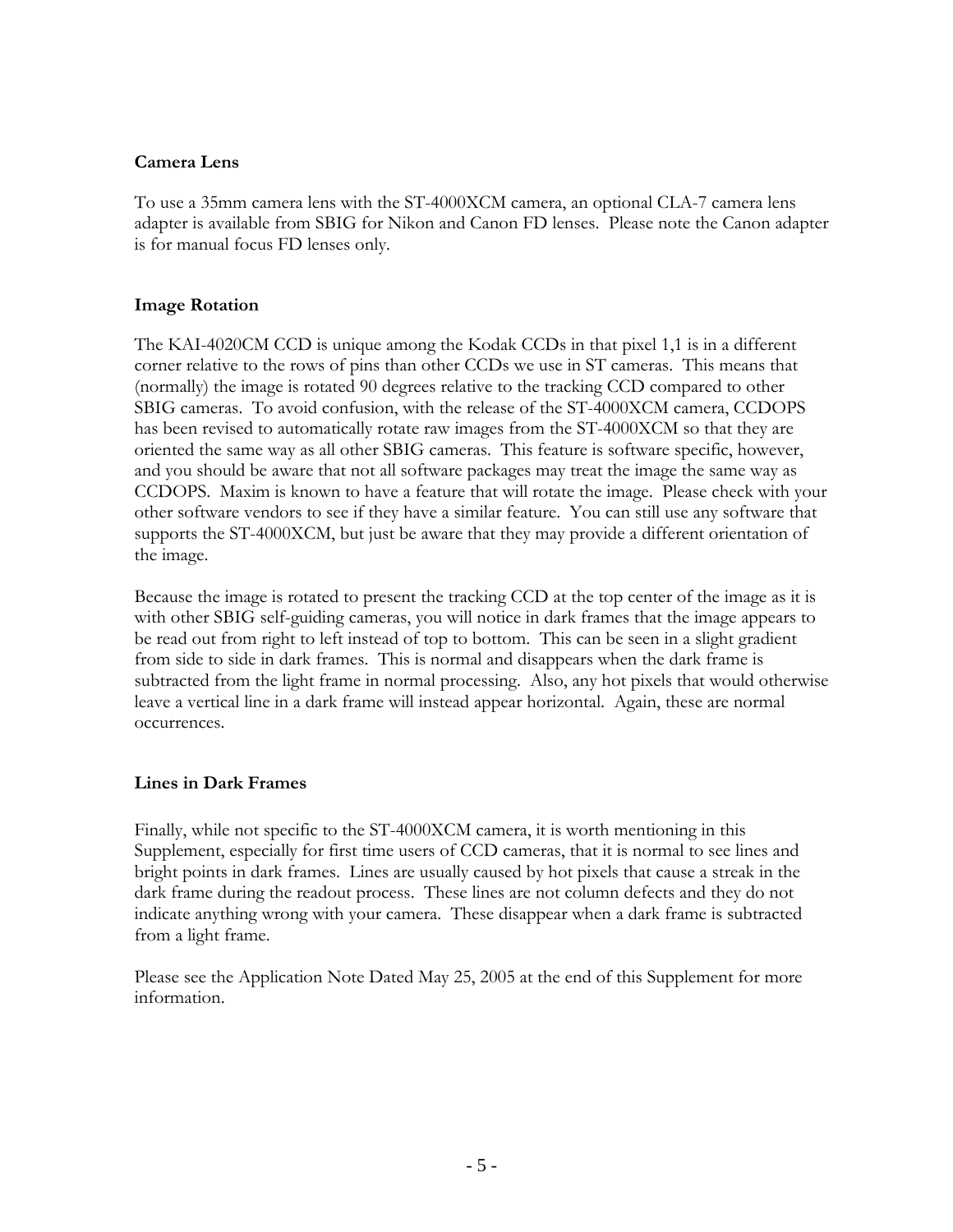## <span id="page-5-0"></span>**Easy Processing of Single-Shot Color Images with CCDOPS**

Single-Shot Color (SSC) cameras like the STL-11000CM, STL-4020CM, ST-2000XCM, and ST-4000XCM produce raw images that CCDOps displays as monochrome until they are color processed. The Color Process command in the Single Shot Color menu of the Utility menu convents these raw images into color as shown in the dialog below. Once you have captured the image, from the **Utility** drop-down menu in CCDOPS select:

#### **Single Shot Color --> Color Process**

and you are ready to go. Processing of Single-Shot Color Camera images is easy. Start by clicking the Defaults button and selecting RGB or DDP for the Method (DDP works great on galaxies with bright cores).

The images below are actual screen captures of the single step process. The first image is the B&W raw frame displayed from an ST-2000 camera. The second frame (color) was created by clicking the "process" button in the dialog box with the settings in their default positions using DDP as the method:

#### **Step 1: Capture the image and save the raw data:**

| <b>Single Shot Color Processing</b><br>$\vert x \vert$                                                                                    |
|-------------------------------------------------------------------------------------------------------------------------------------------|
| Color Balance<br><b><i>LISTERIAL LIBRARIANTE</i></b><br>Cyan:<br>:Red<br><b>FITTTITTITTITTI</b><br>Magenta:<br>:Green<br>Yellow:<br>:Blue |
| Image Control<br><u>moneymount</u><br>Contrast:<br>1.1.1.1<br>$\cdots$<br>Brightness:<br>DDP<br>Method:                                   |
| ■ Y Offset<br>$\nabla \times$ Offset<br>$\mathcal{C}$<br>Defaults<br>Process                                                              |
| Contrast<br>Back<br>Processing-<br>Smooth<br>218<br>Sharpen<br>Range<br>$\Box$ Invert<br>1791<br>$-$ Auto<br>Apply                        |
| $M$ ag: 1:1                                                                                                                               |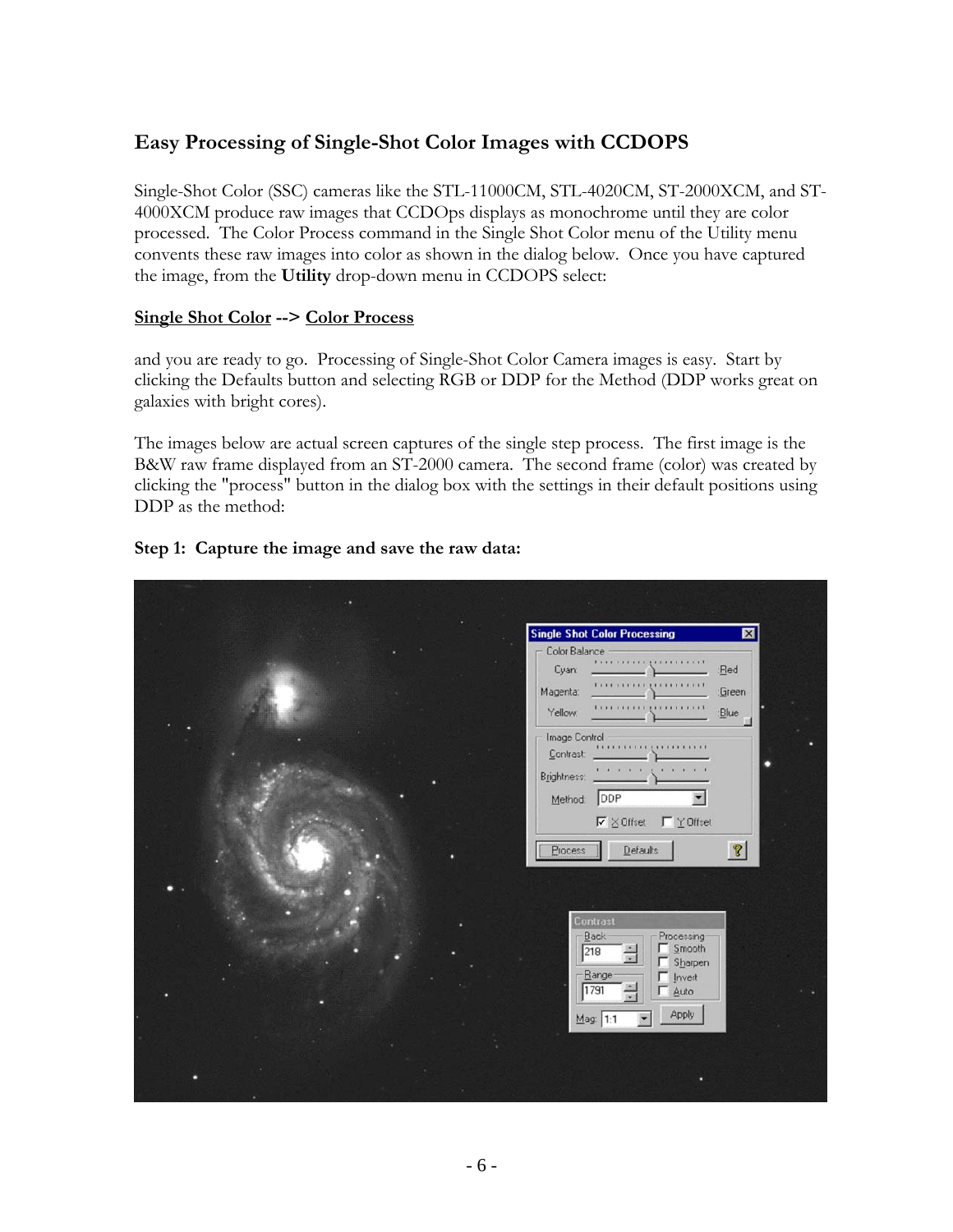<span id="page-6-0"></span>**Step 2: Click the "PROCESS" button to create the color image:** 



If you don't like the color balance of the result, simply modify the color balance pointers and click the "process" button again. For more in-depth color image processing, you can extract the RGB color channels and perform more traditional tri-color image processing techniques (see Processing Separate RGB Images, below).

#### **Color Balance**

Any color image, even those from monochrome camera with external filter wheels or from consumer digital cameras, may require minor corrections to achieve the best color balance. This is done in CCDOPS buy simply sliding the Color Balance Sliders at the top of the dialog box. To make the image more Red (or less Cyan) move the top slider towards Red then hit the Process button again. If there's a star or an area of the image you know is White you can White Balance on it by positioning the Crosshair over that area then right-click the mouse and select Set White Balance. It is a very simple process.

#### **Brightness and Contrast**

Use the Brightness and Contrast sliders to adjust the image and then hit the Process button to see the results.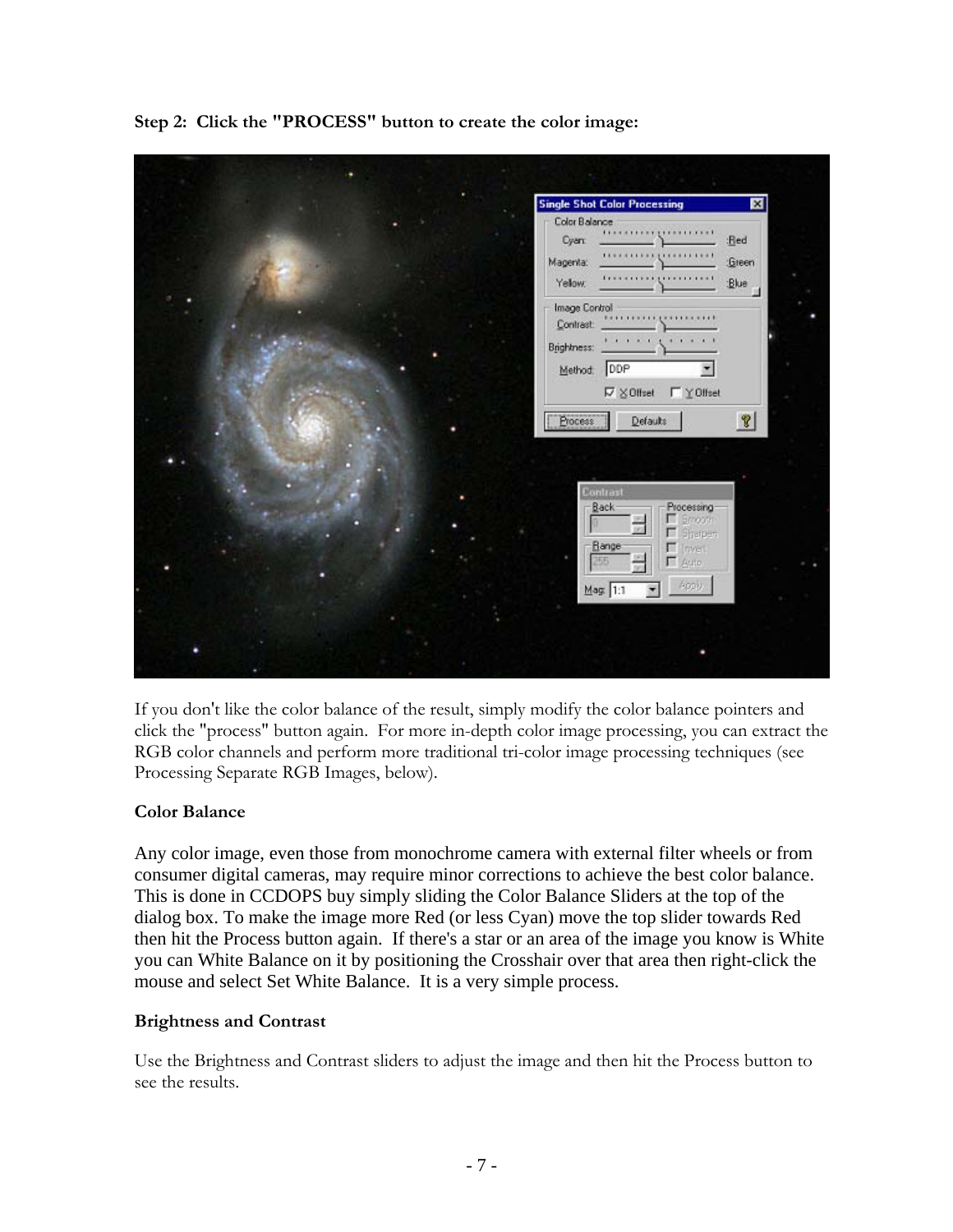#### <span id="page-7-0"></span>**Enhancements**

Images of galaxies tend to have a lot of dynamic range and you may find it difficult to reveal the faint details in the arms without causing the core to saturate. Try selecting the DDP instead of RGB in the "Method" drop down box. Hit the Process button. DDP compresses the dynamic range of the image. This may not look natural on all images but don't be afraid to try it. An example is shown below.



Another selection available is sRGB. This stands for subtracted RGB color processing. The color filter mask on the CCD isn't perfect. Some blue light leaks through the red filter, and some red light leaks into blue, and so on. We have measured this leakage at SBIG using RGB filters, and have determined a first order correction that subtracts out the leakage. For example, based on the signal in the red channel, some percentage of the red signal is subtracted from the blue data. The result is purer, cleaner colors, but a bit more likely to boost the noise on a weakly exposed image. sRGB with Gamma mode does the same with some log scaling to compress the dynamic range. We are currently in the process of adding this unique correction process to the EXTRACT COLOR CHANNELS command in CCDOPS.

The initial color processing doesn't have to be difficult or complicated. Once you have saved the original B&W image you can experiment over and over with different settings until you achieve the results you like. Of course, if you want more control over the image you may wish to process the R,G and B frames separately and combine them just as you would if the three frames were taken separately though RG and B filters as they are with monochrome cameras. See below for more about extracting, processing and combining RGB frames.

## **Easy Processing of Separate R,G and B Images with CCDOPS**

Monochrome cameras with filter wheels are used to make color images by shooting separate red, green and blue frames through color filters. Separate Red, Green and Blue frames may also be extracted from a Single Shot Color Camera image for more control during the processing stages. To do this using CCDOPS select:

#### **Utility --> Single Shot Color --> Extract Color Channel(s)...**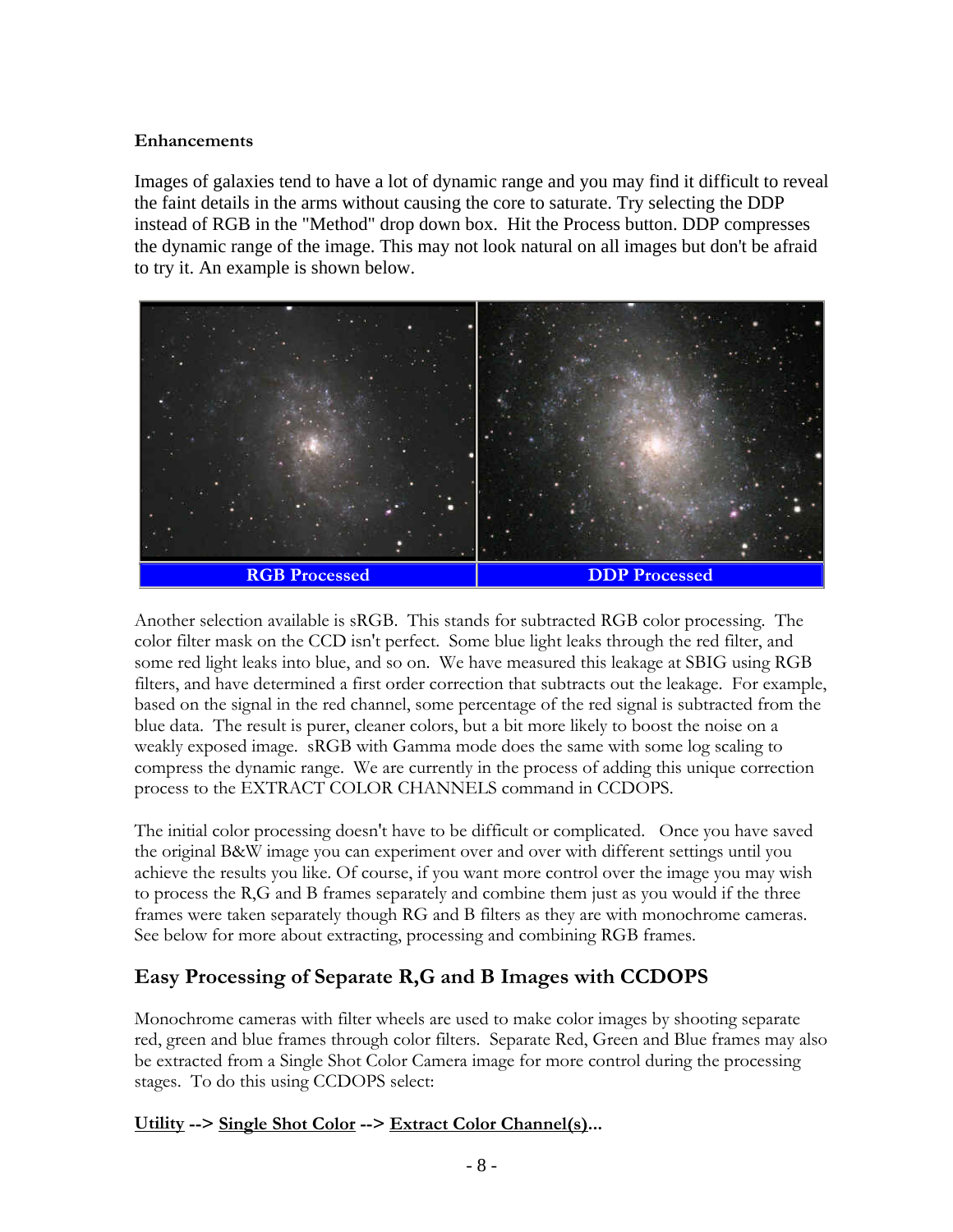Once extracted, the R,G and B frames from a Single Shot Color Camera are treated the same as RGB frames shot with a monochrome camera and color filter wheel. Processing separate RGB images to create a color image involves the following steps: 1. Co-aligning the images 2. Normalizing the Sky Background 3. Setting the White Balance. CCDOps makes this relatively easy. Here's a step-by-step procedure for quick and easy RGB Processing:

**1. Co-align the images** - Open the Red, Green and Blue images and then open the Crosshairs.Visually identify a common star or feature in the images to serve as an alignment reference. Starting with the Red image, position the Crosshair on the reference position, using the peak pixel brightness on a star for example, then right-click the mouse. Select the Set RGB Red Position item to mark the reference position. Do the same in the Green and Blue images, selecting the Set RGB Green Position and Set RGB Blue Position respectively. This tells CCDOps how it will co-align the images

**2. Normalize the Sky Background** - Normalizing the Sky Background means making sure it comes out a neutral gray in the final image, not having a subtle color tint. Bring the Red image to the foreground and then position the Crosshair on an area of the image that represents the Sky Background, free of any stars or faint nebulosity. Right-click the mouse and select the Set RGB Black Level. This tells CCDOps how to normalize the sky background.

**3. Set the White Balance** - Again, bring the Red image to the foreground and then position the Crosshair over a star or area of the image that you feel represents the White Balance. If you get it wrong it's easy to adjust so don't worry about it. Once the Crosshair is positioned, right-click and select the Set RGB White Level. This tells CCDOps two things: how to set the color balance and how to set the contrast of the RGB image such that the star you identified comes out white (neutral color) and just saturates in the RGB image. Now that the hard work is done you can close the Red, Green and Blue images and then invoke the RGB Combine command in the Utility menu. You'll be shown the dialog at right. If the Advanced Setting section is not visible, click the green

| <b>RGB Combine</b>      |                 |              |                                            |                          |
|-------------------------|-----------------|--------------|--------------------------------------------|--------------------------|
| Red: Bookcase, R        | Set Name        | 0            | O                                          | Factors<br>1.00          |
| Green: Bookcase.G       | Set Name        | 0            | 0                                          | 1.00                     |
| Blue: Bookcase B        | Set Name        | 10           | 0                                          | 1.00                     |
| Contrast Boost:         | 1.00<br>÷       |              | Defaults                                   |                          |
| Apply Advanced Settings |                 |              | Red Image Set to 0 to                      | Pixel Coordinates in the |
| Black Level:<br>344     | 400             |              | disable these items.<br>An easy way to set |                          |
| White Level:<br>386     | 282             |              | these is to open the<br>Red image and then |                          |
| Grey Level:<br>0        | $\frac{1}{2}$ % | right-click. | use the crosshairs and                     |                          |
|                         | Dolt            |              | Close                                      |                          |

triangle to reveal it. To finish the color processing do the following:

**4. Identify the images** - Click the Set Name button to the right of the Red and navigate through your folders on your hard drive to find the Red image. Double-click the Red Image or select it and hit Open. If you used CCDOps to acquire the images they will be named XXXX.r, XXXX.g and XXXX.b and at this point CCDOps will fill in the names of the Green and Blue images for you. If not then click the Set Name button to the right of the Green and Blue and identify those images.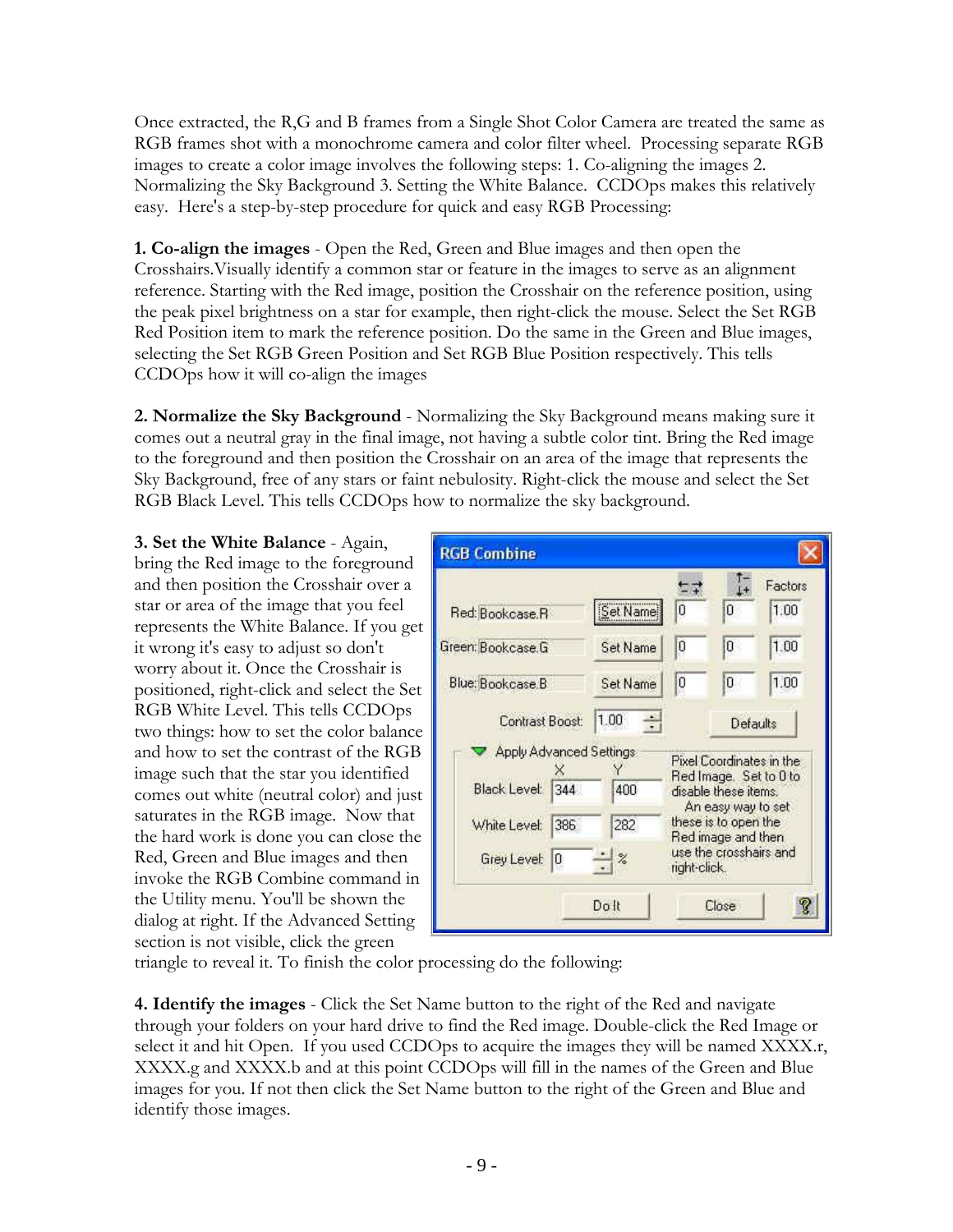<span id="page-9-0"></span>**5. Initial RGB image** - Click the "Do It" button to see the results of merging the Red, Green and Blue images into a single RGB image. 6. Tweak the parameters – [a] Co-alignment - Modify the Horizontal and Vertical adjustments edit fields to the right of each image to tweak the coalignment. The easiest way to do this is to look at the outer fringes of stars my zooming in on the RGB image. If the stars have a Red tint to the right then you would reduce the Red Horizontal item by 1. After each adjustment hit the "Do It" button to see the results. [b] Color Balance – Raise or lower the Factors column to adjust the Color Balance. For example, to make the image redder, raise the Red factor. Hit the Do It button to see the results. [c] Brightness and Contrast - Raise or lower Grey Level item to adjust the Brightness and raise or lower the Contrast Boost item to adjust the image contrast. Hit the Do It button to see the results.

**6. Exporting to Other Image Processing Programs -** If you have a favorite image processing program like PhotoShop that you would rather use to process and combine the RGB frames into a color image, then simply save the extracted R,G, and B images in a format of your choice such as TIFF or FITS and use any other image processing program to manipulate and combine the images. It is recommended, however, that you keep your original 16 bit data file in SBIG or FITS format in the event that some step along the way results in an irreversible change to your image file(s) that is not to your liking. You can always extract the raw RGB channels again from the original.

## **Special CCDOPS Functions for Single Shot Color Cameras**

### **Filter Routines Specific to Single Shot Color Images**

The raw images (monochrome, prior to conversion to color) from Single Shot Color cameras like the ST-2000XCM require special handling when it comes to filtering the images so that you don't co-mingle the color data in the filtering process. CCDOps has enhanced filtering routines in the Smooth, Sharpen, Column/Row Repair, Kill Warm Pixels and Remove Cool Pixels commands from the Filter sub-menu of the Utility menu. As shown in the dialog below, these commands allow you to check a Single Shot Color Image checkbox that applies those enhancements to Single Shot Color images.



#### **Track & Accumulate Single Shot Color Cameras**

You didn't used to be able to do this and many people don't realize that now you can use SBIG patented Track and Accumulate with Single Shot Color (SSC) cameras. CCDOps has been updated to recognize SSC cameras and Track and Accumulate will then make sure it co-aligns images correctly, taking into account the Bayer Color filter Matrix applied to these cameras.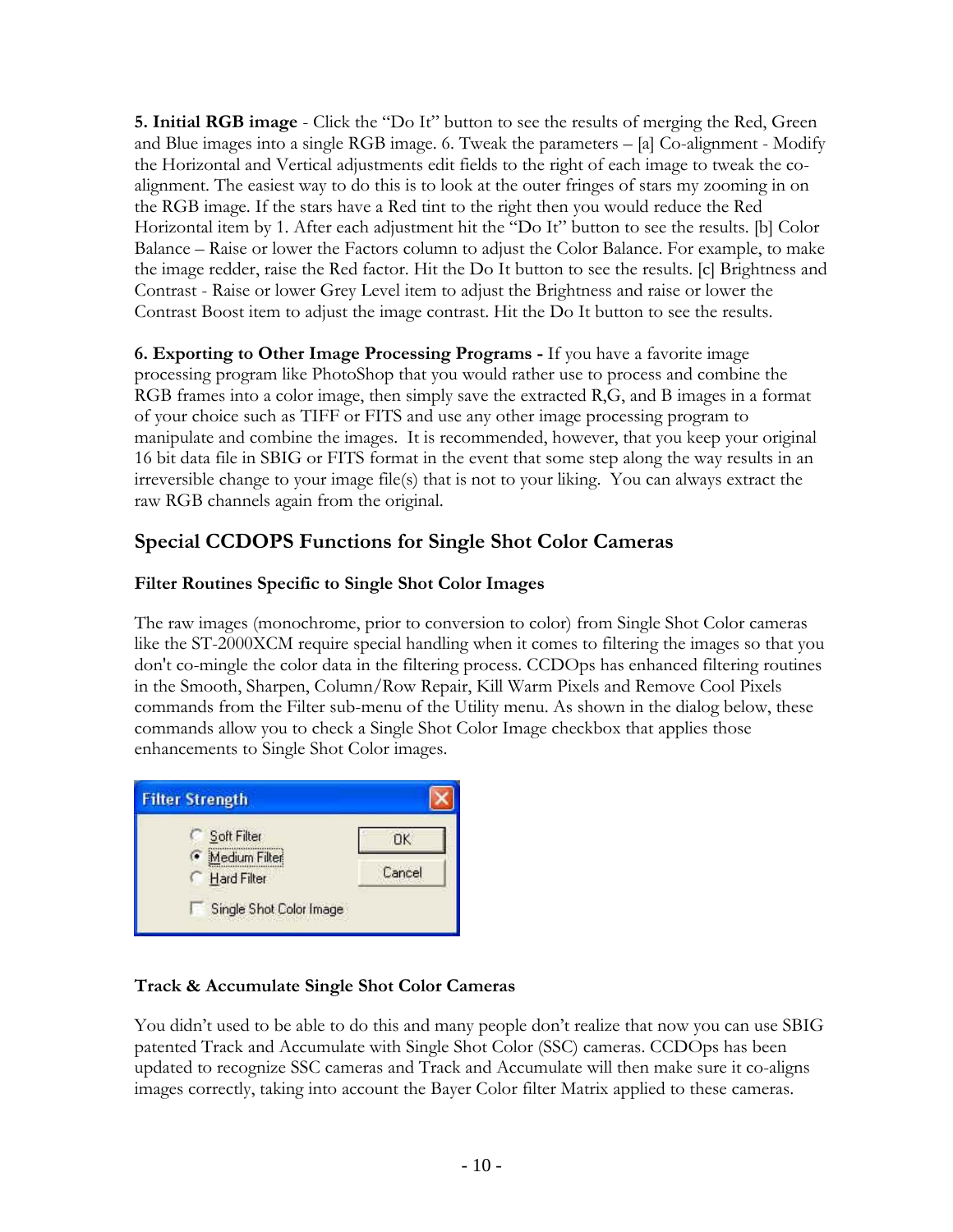## **ST-4000XCM Typical Specifications**

<span id="page-10-0"></span>

| <b>CCD</b>                        |                                                                                              |  |  |  |  |
|-----------------------------------|----------------------------------------------------------------------------------------------|--|--|--|--|
| CCD                               | Kodak KAI-4020CM                                                                             |  |  |  |  |
| <b>Pixel Array</b>                | 2048 x 2048 pixels                                                                           |  |  |  |  |
| <b>CCD Size</b>                   | 15.2 x 15.2 mm (active area)                                                                 |  |  |  |  |
| <b>Total Pixels</b>               | 4.2 million (active)                                                                         |  |  |  |  |
| <b>Pixel Size</b>                 | 7.4 x 7.4 microns square                                                                     |  |  |  |  |
| <b>Full Well Capacity</b>         | $\sim$ 35,000 e- unbinned<br>~70,000 e- binned                                               |  |  |  |  |
| <b>Dark Current</b>               | < 0.1e-/pixel/sec at 0 deg. C.                                                               |  |  |  |  |
| <b>Antiblooming</b>               | <b>Standard</b>                                                                              |  |  |  |  |
| <b>Readout Specifications</b>     |                                                                                              |  |  |  |  |
| <b>Shutter</b>                    | Electromechanical + Electronic                                                               |  |  |  |  |
| <b>Exposure</b>                   | 0.001 to 3600 seconds                                                                        |  |  |  |  |
| <b>Correlated Double Sampling</b> | Yes                                                                                          |  |  |  |  |
| <b>A/D Converter</b>              | 16 bits                                                                                      |  |  |  |  |
| <b>A/D Gain</b>                   | 0.6e-/ADU unbinned<br>0.9e-/ADU binned                                                       |  |  |  |  |
| <b>Read Noise</b>                 | $7.9e$ - $rms$                                                                               |  |  |  |  |
| <b>Color Binning Modes</b>        | $1 \times 1$                                                                                 |  |  |  |  |
| <b>Monochrome Binning Modes</b>   | 1 x 1, 2 x 2, 3 x 3                                                                          |  |  |  |  |
| <b>Pixel Digitization Rate</b>    | up to 425kps                                                                                 |  |  |  |  |
|                                   |                                                                                              |  |  |  |  |
| <b>Full Frame Download</b>        | $\sim$ 10 seconds                                                                            |  |  |  |  |
| <b>System Specifications</b>      |                                                                                              |  |  |  |  |
| <b>Cooling - standard</b>         | Single Stage Thermoelectric,<br>Water Assist: -40C from<br>ambient with water, -30C w/air    |  |  |  |  |
| <b>Temperature Regulation</b>     | $±0.1$ °C                                                                                    |  |  |  |  |
| <b>Power</b>                      | 5VDC at 1.5 amps,<br>$+/-12VDC$ at 0.5 amps,<br>power supply included                        |  |  |  |  |
| <b>Computer Interface</b>         | <b>USB 1.1</b>                                                                               |  |  |  |  |
| <b>Computer Compatibility</b>     | Windows 98/2000/Me/XP<br>Mac OS-X                                                            |  |  |  |  |
| <b>Guiding</b>                    | Self-Guiding with built-in TC-<br>237 or Optional Remote Guide<br>Head (external TC-237 CCD) |  |  |  |  |
| <b>Physical Dimensions</b>        |                                                                                              |  |  |  |  |
| <b>Optical Head</b>               | 5 inches diameter x 3 inches<br>12.5 cm diameter x 7.5 deep                                  |  |  |  |  |
| <b>CPU</b>                        | All electronics integrated into<br>Optical Head, No CPU                                      |  |  |  |  |
| <b>Mounting</b>                   | T-Thread,<br>2" nosepieces included                                                          |  |  |  |  |
| <b>Weight</b>                     | Approx. 2 pounds/0.9kg<br>0.92 inches / 2.3 cm                                               |  |  |  |  |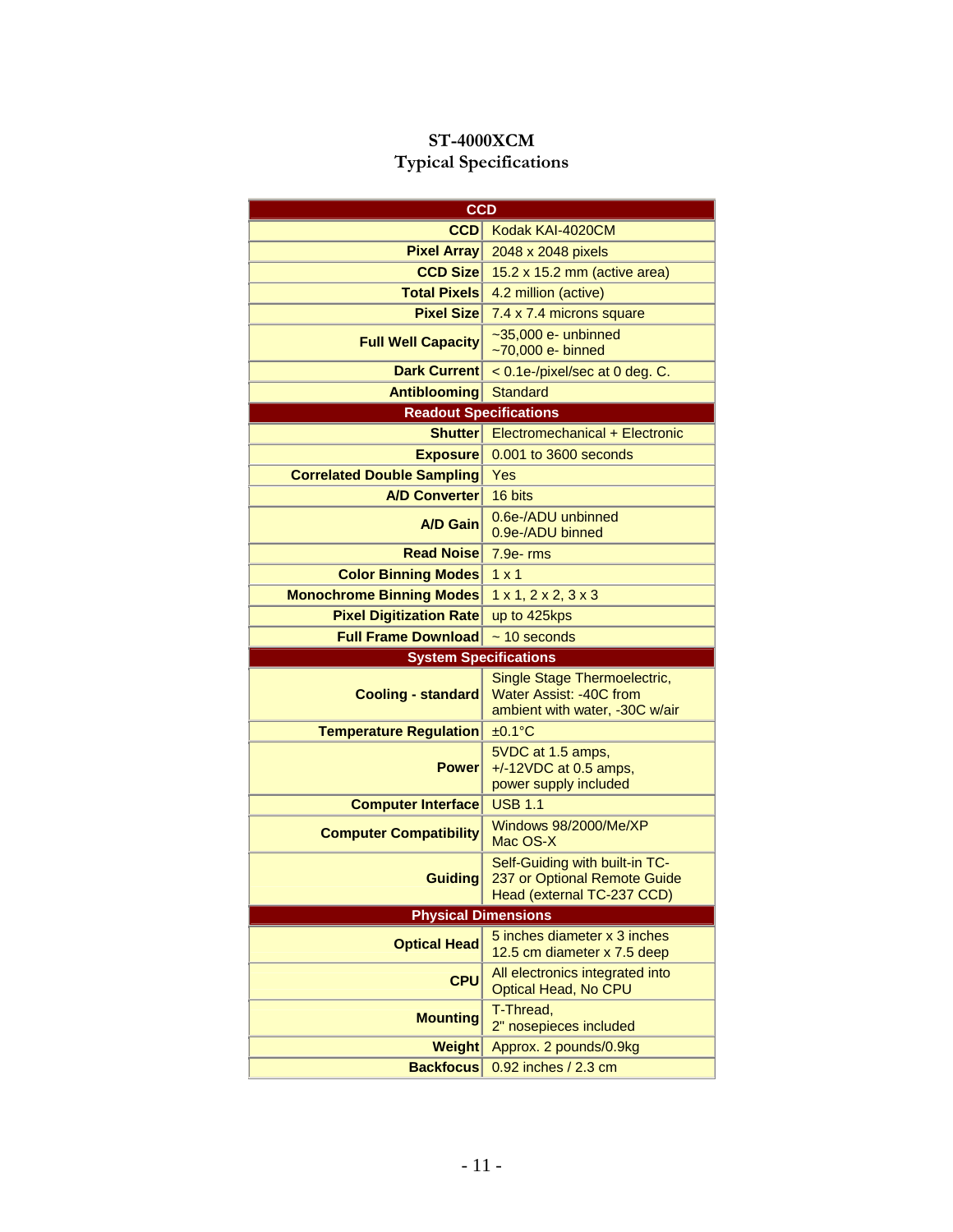#### **Application Note Dark Frames and Column Defects May 25, 2005**

<span id="page-11-0"></span>Over the past few years Kodak has improved the classification specification for most of its CCDs to eliminate column defects in Class 2 or better cosmetic grades. The two exceptions to cameras currently offered by SBIG are the Class 2 STL-1001E and Class 2 STL-11000CM (This applies to the color CCD only - the monochrome CCD is available only in Class 1). In these two specific cases a Class 2 CCD may have a certain number of column defects, while the Class 1 versions do not. In all other cases for SBIG cameras, Class 2 CCDs have a zero column defect specification.

Since most of our cameras use Class 2 or Class 1 CCDs with no column defects, the issues we often have to address are whether a line that is visible in a dark frame is actually a column defect or something else, and what effect is has on an image. To illustrate, a typical looking raw dark frame is shown in Figure 1. Several bright lines can be seen.



Figure 1